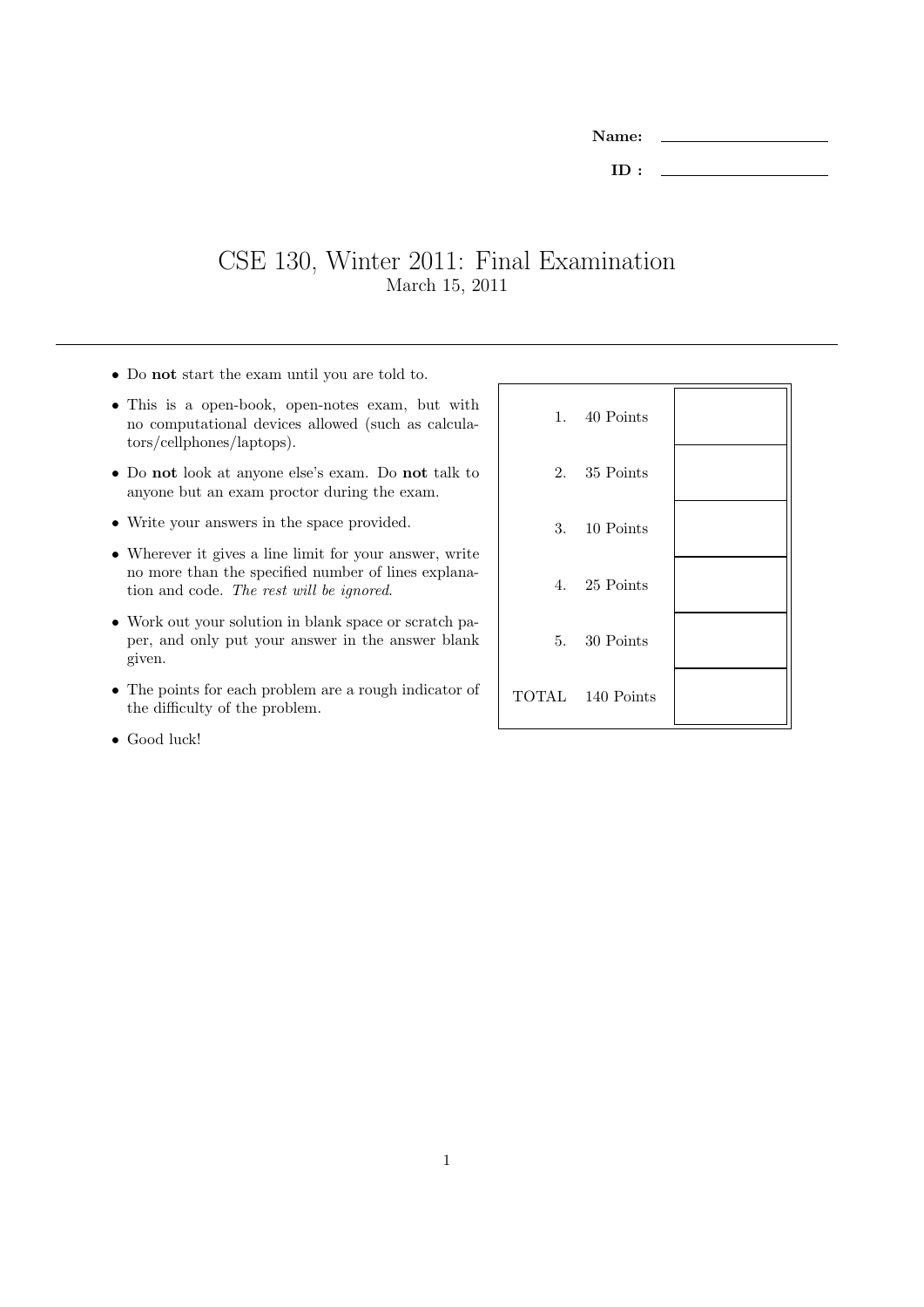1. [40 points ] A dictionary is a data structure that maps (string) keys to values. We will represent dictionaries using a polymorphic Ocaml datatype:

```
type 'a dict = Empty | Node of string * 'a * 'a dict * 'a dict
```
That is, a dictionary is represented as a tree, which is either empty, or a node that has:

- 1. a binding from a string key to an 'a value,
- 2. a left sub-dictionary, and,
- 3. a right sub-dictionary.

For example, the dictionary:

apple : 2.25 banana: 1.50 cherry: 2.75 grape : 2.65 kiwi : 3.99 orange: 0.75 peach : 1.99

that represents the prices (per pound) of various fruits, is represented by the tree:

|         | grape:<br>2.65  |       |         |                        |
|---------|-----------------|-------|---------|------------------------|
|         |                 |       |         |                        |
| banana: |                 |       | orange: |                        |
| 1.50    |                 |       |         |                        |
|         |                 |       |         |                        |
|         |                 | kiwi: |         | peach:                 |
|         |                 | 3.99  |         | 1.99                   |
|         | cherry:<br>2.75 |       |         | $-0.75$ <sub>---</sub> |

which is encoded by the Ocaml value (of type float dict) bound to fruitd:

```
let fruitd =
  Node ("grape", 2.65,
        Node ("banana", 1.50,
              Node ("apple", 2.25, Empty, Empty),
              Node ("cherry", 2.75, Empty, Empty)),
         Node ("orange", 0.75,
              Node ("kiwi", 3.99, Empty, Empty),
              Node ("peach", 1.99, Empty, Empty)))
```
Notice that the tree is Binary-Search-Ordered meaning that for each node with a key k, the keys in the

- left subtree are (in alphabetical order) less than  $k$ ,
- *right* subtree are (in alphabetical order) *greater than* k.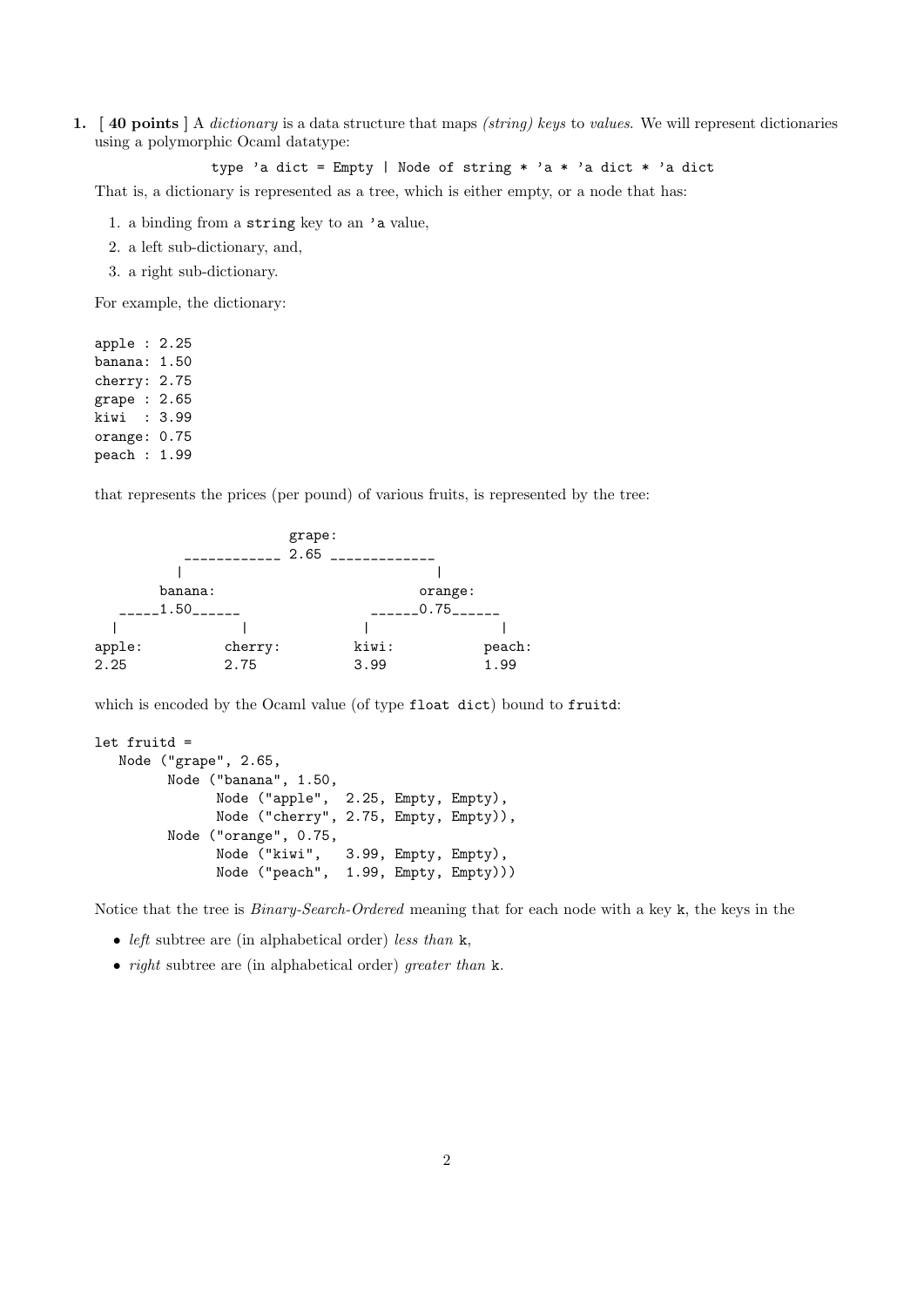a. [ 10 points ] Fill in the blanks below, to obtain an implementation of a function: val find: 'a dict -> string -> 'a such that: find d k returns the value associated with the key k in the dictionary d. Thus, find fruitd "cherry" should return 2.75. let rec find d  $k =$ match d with | Empty -> raise Not\_found | Node (k', v', l, r) -> if k = k' then \_\_\_\_\_\_\_\_\_\_\_\_\_\_\_\_\_\_\_\_\_\_\_\_\_\_\_\_\_\_\_\_\_\_\_\_\_\_ else if k < k' then \_\_\_\_\_\_\_\_\_\_\_\_\_\_\_\_\_\_\_\_\_\_\_\_\_\_\_\_\_\_\_\_\_\_\_\_\_\_ else (\* k > k' \*) \_\_\_\_\_\_\_\_\_\_\_\_\_\_\_\_\_\_\_\_\_\_\_\_\_\_\_\_\_\_\_\_\_\_\_\_\_\_ b. [ 10 points ] Fill in the blanks below, to obtain an implementation of a function: val add: 'a dict -> string -> 'a -> 'a dict such that add d k v returns a new dictionary corresponding to *adding* the key-value pair  $(k, v)$  to the dictionary d. Thus, the expression: let d0 = fruitd in let  $d1 = add d0$  "banana"  $5.0$  in let  $d2 = add d1$  "mango"  $10.25$  in (find d2 "banana", find d2 "mango", find d2 "cherry") should evaluate to: (5.0, 10.25, 2.75). let rec add d  $k$  v = match d with | Empty -> \_\_\_\_\_\_\_\_\_\_\_\_\_\_\_\_\_\_\_\_\_\_\_\_\_\_\_\_\_\_\_\_\_\_\_\_\_\_\_\_\_\_ | Node (k', v', l, r) -> if k = k' then \_\_\_\_\_\_\_\_\_\_\_\_\_\_\_\_\_\_\_\_\_\_\_\_\_\_\_\_\_\_\_\_\_\_\_\_\_\_ else if k < k' then \_\_\_\_\_\_\_\_\_\_\_\_\_\_\_\_\_\_\_\_\_\_\_\_\_\_\_\_\_\_\_\_\_\_\_\_\_\_ else (\* k > k' \*) \_\_\_\_\_\_\_\_\_\_\_\_\_\_\_\_\_\_\_\_\_\_\_\_\_\_\_\_\_\_\_\_\_\_\_\_\_\_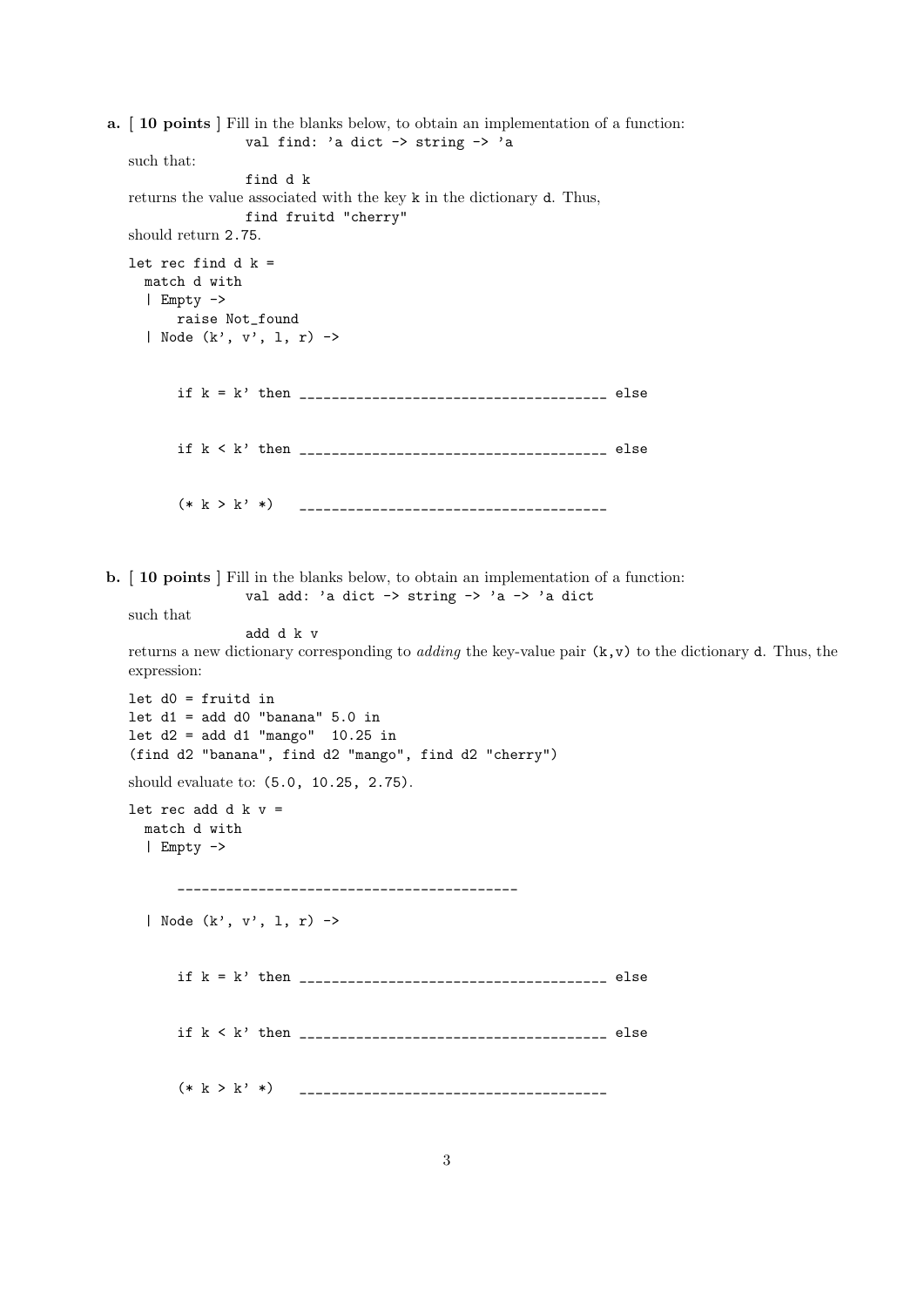c. [ 20 points ] Finally, fill in the blanks below, to obtain an implementation of a function: val fold: (string  $\rightarrow$  'a  $\rightarrow$  'b  $\rightarrow$  'b)  $\rightarrow$  'b  $\rightarrow$  'a dict  $\rightarrow$  'b

such that

```
fold f b d
```
returns the result of "folding" the function f over the tree d, starting with the "base" value of b (analogous to how List.fold\_left f b xs "folds" the function f over a list xs starting with the base value b). Your implementation should perform an In-Order traversal over the tree. That is, it should use the base value to recursively fold over the left subtree, then apply the result to the node's key-value binding, and then use the result to recursively fold over the right subtree. Thus, the expression:

fold (fun k v b  $\rightarrow$  b^","^k) [] fruitd should concatenate the names of fruits in fruitd and return

",apple,banana,cherry,grape,kiwi,orange,peach",

and the expression:

fold (fun  $k \vee b \rightarrow b + \vee b$ ) 0 fruitd

should sum up the prices in the dictionary fruitd and return 15.88.

```
let rec fold f b d =
 match d with
  | Empty ->
```
\_\_\_\_\_\_\_\_\_\_\_\_\_\_\_\_\_\_\_\_\_\_\_\_\_\_\_\_\_\_\_\_\_\_\_\_\_\_\_\_\_\_\_\_\_\_\_\_\_\_\_\_\_\_

```
| Node (k, v, l, r) ->
```

```
______________________________________________________
     ______________________________________________________
  ______________________________________________________
```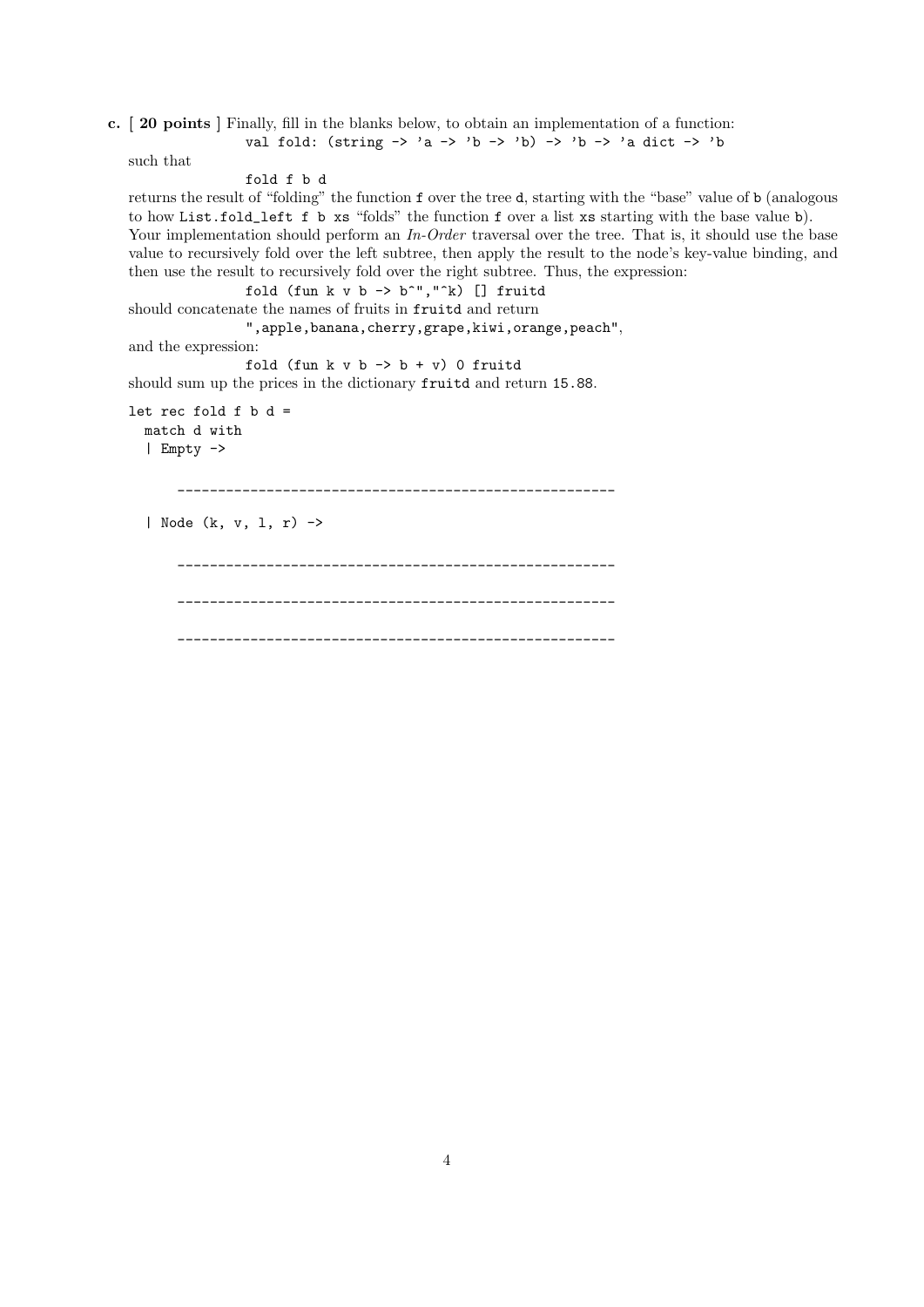2. [ 35 points ] In this problem, we will represent Python-style namespaces using Ocaml data structures. Consider the following datatype declaration:

```
type name_space = EmptyNameSpace
               | Info of (string * value) list * name_space
and value = Int of int
               | Method of (name_space -> int -> int)
```
A name space is either the empty name space, or it contains some information. The information it contains is a list of string-to-value bindings, along with a pointer to the parent name space. A value is either an int, or it is a method. A method takes a name space as the first parameter (the self pointer), and an additional integer, and returns an integer.

Suppose we had the following Python code:

```
class SimpleObj1:
  a = 0def f(self, i): return i+1
class SimpleObj2 (SimpleObj1):
  def g(self, i): return i+2
```
SimpleObj2()

The object created by the call to  $SimpleObi2()$  would be represented in our OCaml data structures as follows:

```
let method_f self i = i+1let SimpleObj1 = Info([("a", Int(0)); ("f", Method(method_f))], EmptyNameSpace)
let method_g self i = i+2
```

```
let SimpleObj2 = Info([("g", Method(method_g))], SimpleObj1)
```
a. [ 15 points ] Write an OCaml function lookup: name\_space -> string -> value that takes a name space and a name, and searches the name space (and parent names spaces) for the given name. If a value is found, then the value should be returned. If no value is found, you should raise NotFound. For example, if you run lookup SimpleObj2 "a" you should get Int(0) back, and if you run lookup SimpleObj2 "midori" you will get an exception NotFound. Write your lookup function below: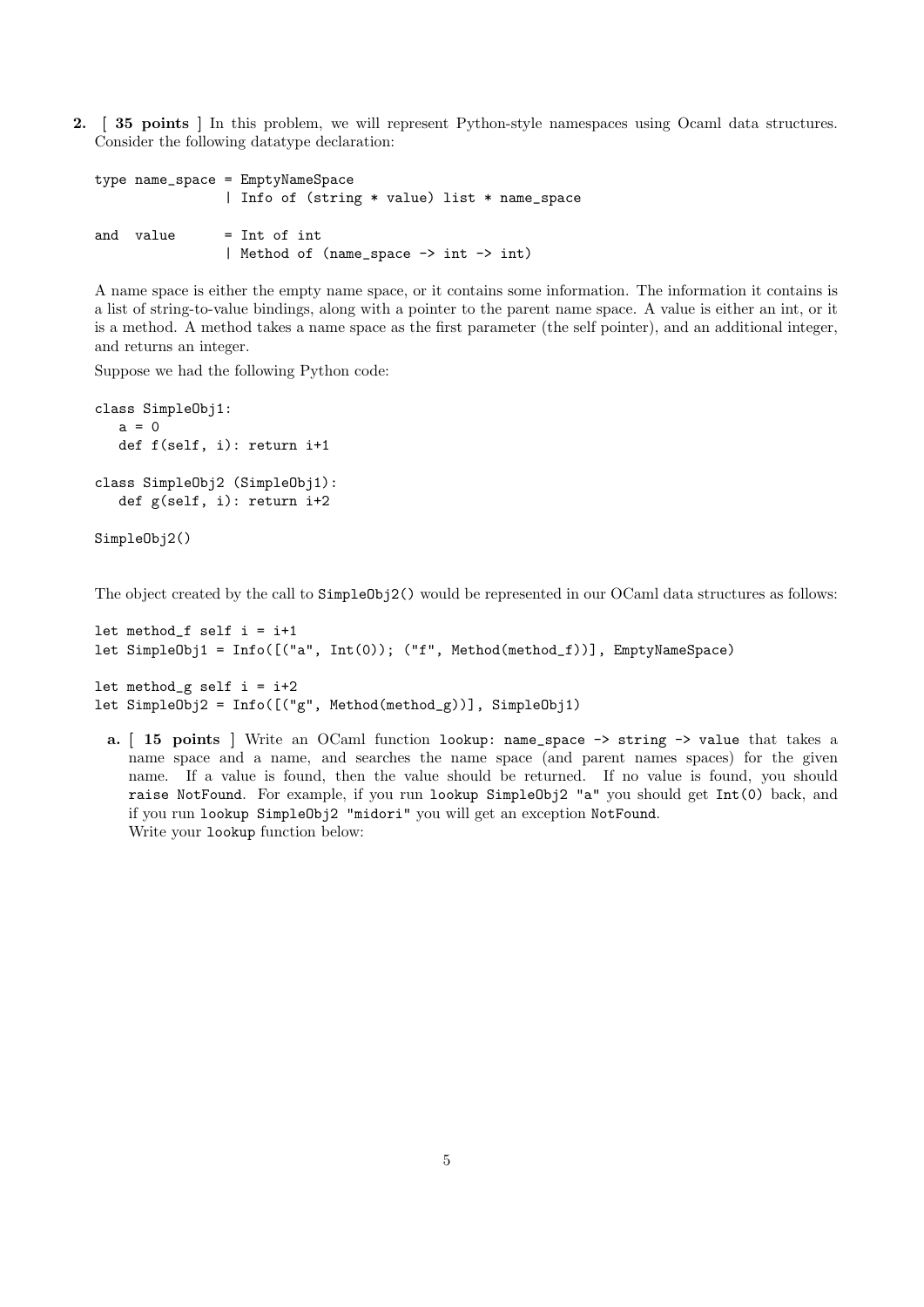b. [ 10 points ] We will now see how to use the lookup function. First, consider the following simple conversion functions:

```
exception TypeError
let to_int value =
  match value with
  | Int(i) \rightarrow i| _ -> raise TypeError
let to_method value =
  match value with
  | Method(m) -> m
  | _ -> raise TypeError
And consider the following Python code:
```
class SimpleObj3:  $a = 10;$ def f(self, i): return self.a + i OBJ3 = SimpleObj3()

Fill in the OCaml code below so that the object created by  $SimpleObj3()$  above is represented in OCaml in the OBJ3 variable below (recall that self is a namespace!):

 $let method_f self = (to_f int (lookup _{_________1}__...__...__...__)) + i$ 

let OBJ3 = Info([("a", Int(10)); ("f", Method(method\_f))], EmptyNameSpace)

c. [ 10 points ] Finally, we will write an OCaml function that performs dynamic dispatch. In particular, fill in the code below for the function invoke\_method: name\_space  $\rightarrow$  string  $\rightarrow$  int  $\rightarrow$  int, which takes as parameters a name space (in other words an object), a method name, an integer, and returns the result of applying that method name to the given object with the integer parameter:

let invoke\_method self name i =

(to\_method (lookup \_\_\_\_\_\_\_\_\_\_\_\_\_\_\_\_\_\_\_\_\_\_\_\_\_)) \_\_\_\_\_\_\_\_\_\_\_\_\_\_\_\_\_\_\_\_\_\_\_

Now fill in the parameters to the invoke\_method function below so that it performs the Python dispatch OBJ3.f(3):

invoke\_method \_\_\_\_\_\_\_\_\_\_\_\_\_\_\_\_\_\_\_\_\_\_\_\_\_\_\_\_\_\_\_\_\_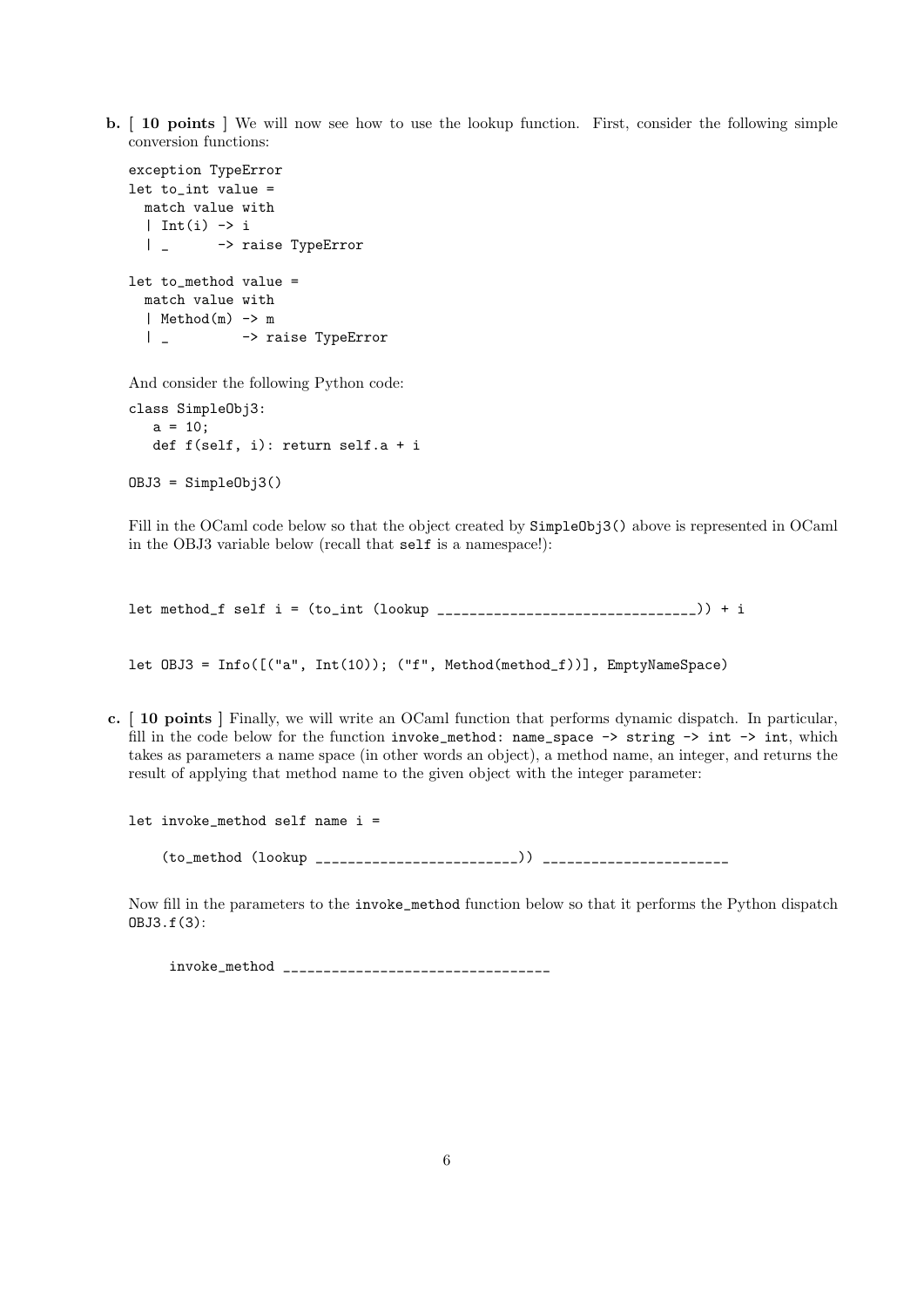## 3. [ 10 points ]

Write a decorator print\_first\_k\_args that takes a parameter k, and decorates a function by printing, for each call to the function, the first k arguments (or all arguments if the function takes less than k arguments), aswell as the return value. For example:

```
def print_first_k_args(k):
   ...
@print_first_k_args(1)
def sum(a,b): return a + b
\gg sum(3, 4)Arg 1: 3
Return: 7
7
@print_first_k_args(2)
def sum(a,b): return a + b
\gg sum(3, 4)Arg 1: 3
Arg 2: 4
Return: 7
7
@print_first_k_args(3)
def sum(a,b): return a + b
\gg sum(3, 4)Arg 1: 3
Arg 2: 4
Return: 7
7
@print_first_k_args(1)
def fac(n):
    if n <= 0: return 1
    else: return n*fac(n-1)
\gg fac(3)
Arg 1: 3
Arg 1: 2
Arg 1: 1
Arg 1: 0
Return: 1
Return: 1
Return: 2
Return: 6
6
>>>
```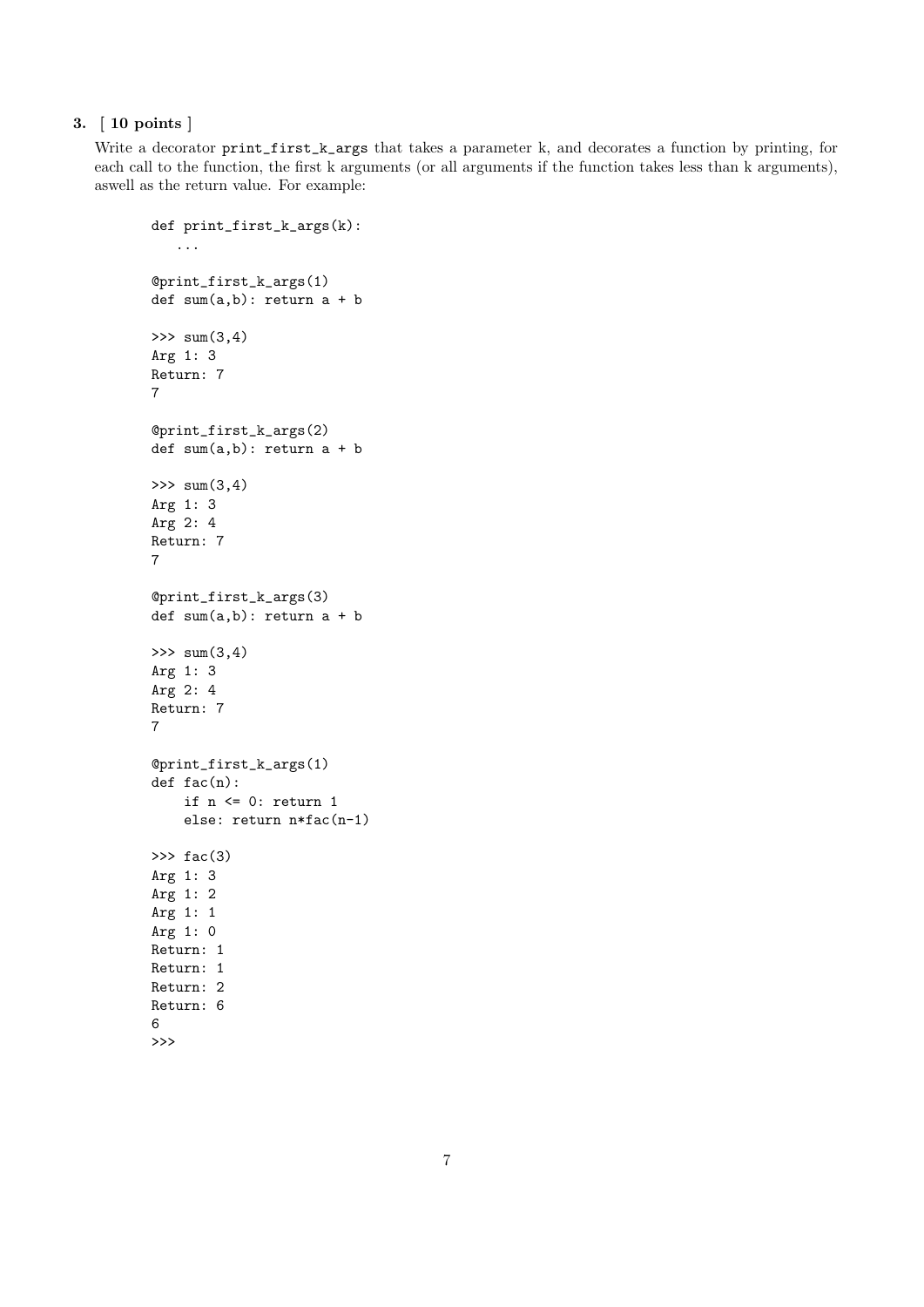Write the print\_first\_k\_args decroator below (hint:  $str(x)$  returns the string representation of x)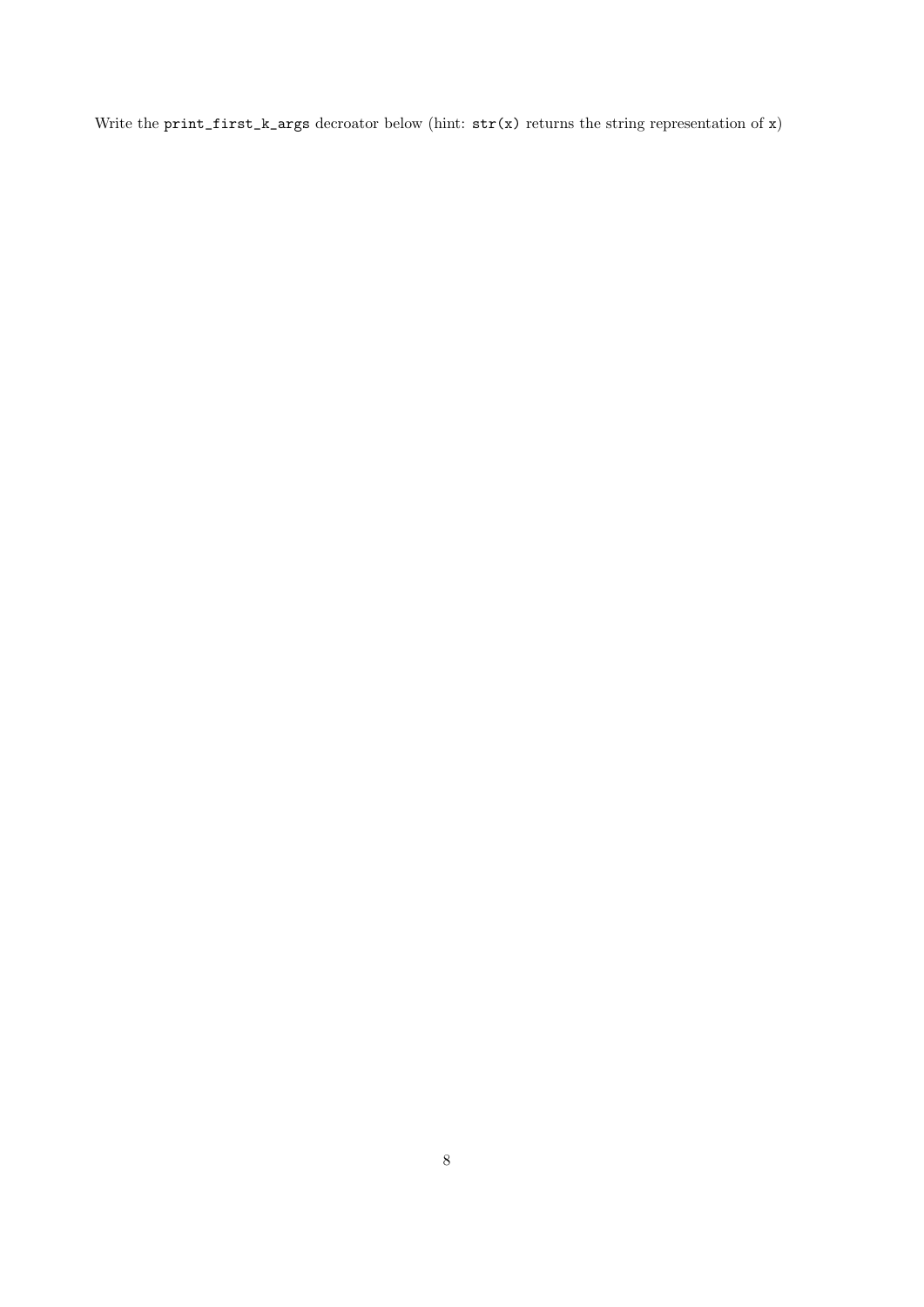4. [ 25 points ] In this problem we will write several Python functions to do basic manipulations of images. Images will be represented as lists of lists of integers between 0 and 255. For example, the following would be a simple image of a smiley face.

```
img1=[[255,255, 0, 0,255,255],
     [255, 255, 0, 0, 255, 255][ 0, 0,255, 0, 0, 0],
     [ 0, 0,255,255, 0, 0],
     [255, 0, 0, 0, 0, 255][0, 255, 255, 255, 255, 0]
```
We can refer to each pixel of the image by its horizontal  $(x)$  and vertical  $(y)$  coordinate. The top left corner is  $(0,0)$  and coordinates increase to the right and down. We can access coordinate  $(x,y)$  of an image img by doing  $img[y][x].$ 

Your job will be to write several functions to create and manipulate such images. Except where specified otherwise, you may assume that the input to all functions is valid and well formed.

Hint: (for several parts) Accessing an index in a list beyond the bounds of the list raises an IndexError. It may be easier to just catch the exception than to check the bounds yourself.

a. [ 5 points ] Fill in the body for the function create image such that it returns a new image with width w, height h, and every pixel colored c. The rows of the image should not be aliased.

For example, create image(3,2,27) should return [[27, 27, 27], [27, 27, 27]]. Hint: This can be done elegantly in one line.

def create\_image(w,h,c):

b. [ 5 points ] Fill in the body for the function well formed. This function should return True if the image passed in satisfies the following 2 criteria: All rows are the same length, and all color values are between 0 and 255 (both inclusive). If either or both fail to hold, the function should return False.

def well\_formed(img):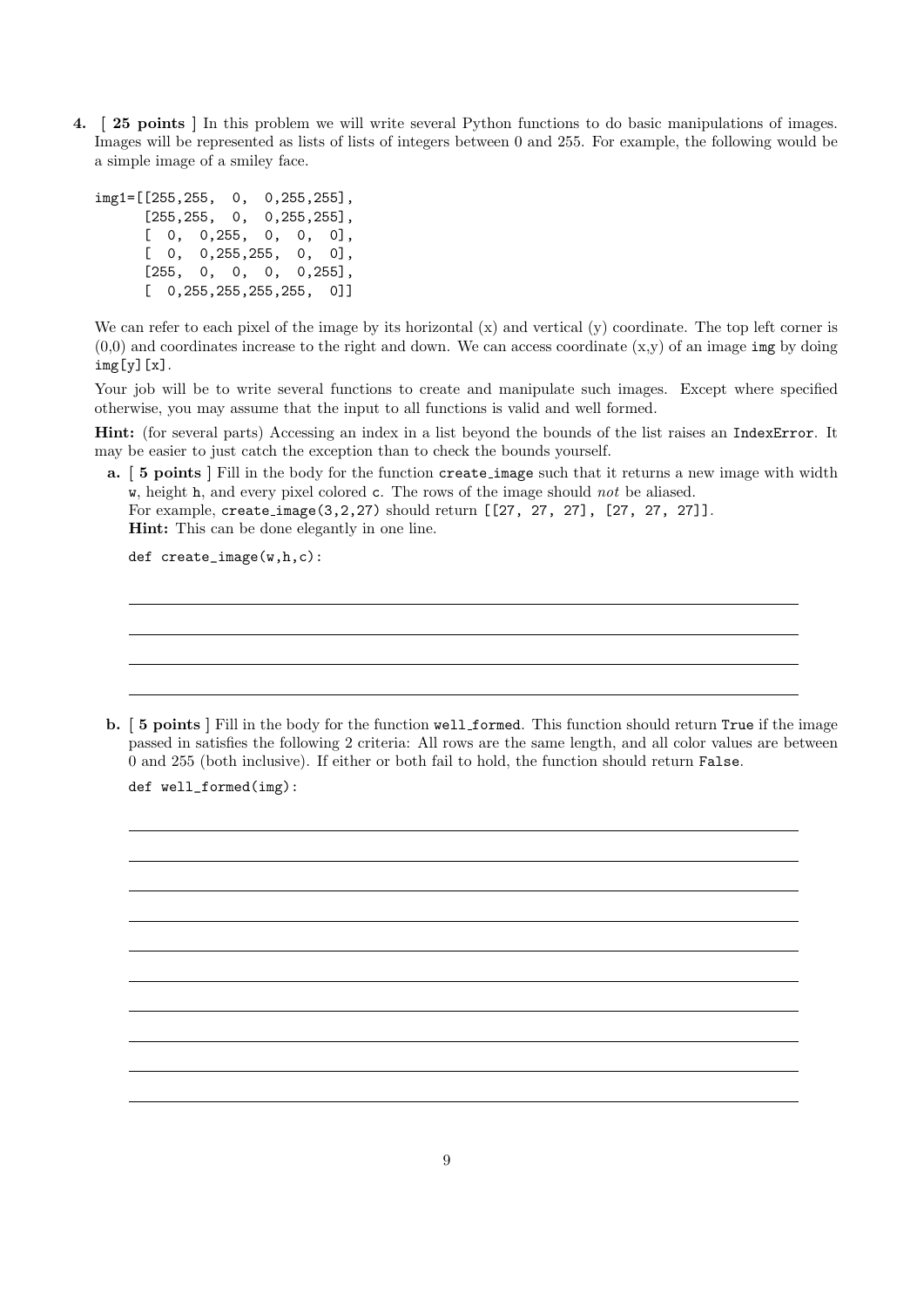c. [ 5 points ] Fill in the body of the function fill rect. This function should set all pixels with coordinates  $(x,y)$ , where  $x0 \le x \le x1$  and  $y0 \le y \le y1$ , to color c. The coordinates  $(x0,y0)$  and  $(x1,y1)$  may lie outside the bounds of the image. Your fill rect function should still set all of the pixels of the rectangle that do lie within the image to the color specified.

| def $fill\_rect(img, x0, y0, x1, y1, c)$ : |  |  |  |  |
|--------------------------------------------|--|--|--|--|
|                                            |  |  |  |  |
|                                            |  |  |  |  |
|                                            |  |  |  |  |
|                                            |  |  |  |  |
|                                            |  |  |  |  |
|                                            |  |  |  |  |
|                                            |  |  |  |  |
|                                            |  |  |  |  |
|                                            |  |  |  |  |
|                                            |  |  |  |  |
|                                            |  |  |  |  |

d. [ 10 points ] Fill in the blanks below to get a function fill region which behaves as follows. This function should start at  $(x,y)$ , and find all *contiguous* pixels in img which can be reached from  $(x,y)$  by only moving horizontally or vertically one pixel at a time, which have the color oldcolor. For each such pixel, the function should *change* the pixel's color to newcolor. For example, running  $fill$  region( $img, 0, 10, 1, 2)$ ) on the image img which has the value shown on the left should result in changing img to the value shown on the right.

```
#before #after
img = [[ 0, 3, 0, 3, 0], img = [[10, 3, 0, 3,10],
     [0, 3, 0, 3, 0], [10, 3, 0, 3, 10],[0, 0, 3, 0, 0], [10, 10, 3, 10, 10],[ 5, 0, 0, 0, 5], [ 5, 10, 10, 10, 5],
      [ 0, 5, 5, 5, 0]] [ 0, 5, 5, 5, 0]]
Assume: Whenever fill region is called, oldcolor != newcolor and img[y][x] == oldcolor.
def fill_region(img, oldcolor, newcolor, x, y , c):
        __________________________ = ____________________________
 for (x1, y1) in [ ______________, ______________, _____________, ______________]:
    try:
      if _____________________________ : _______________________________
    except:
      pass
```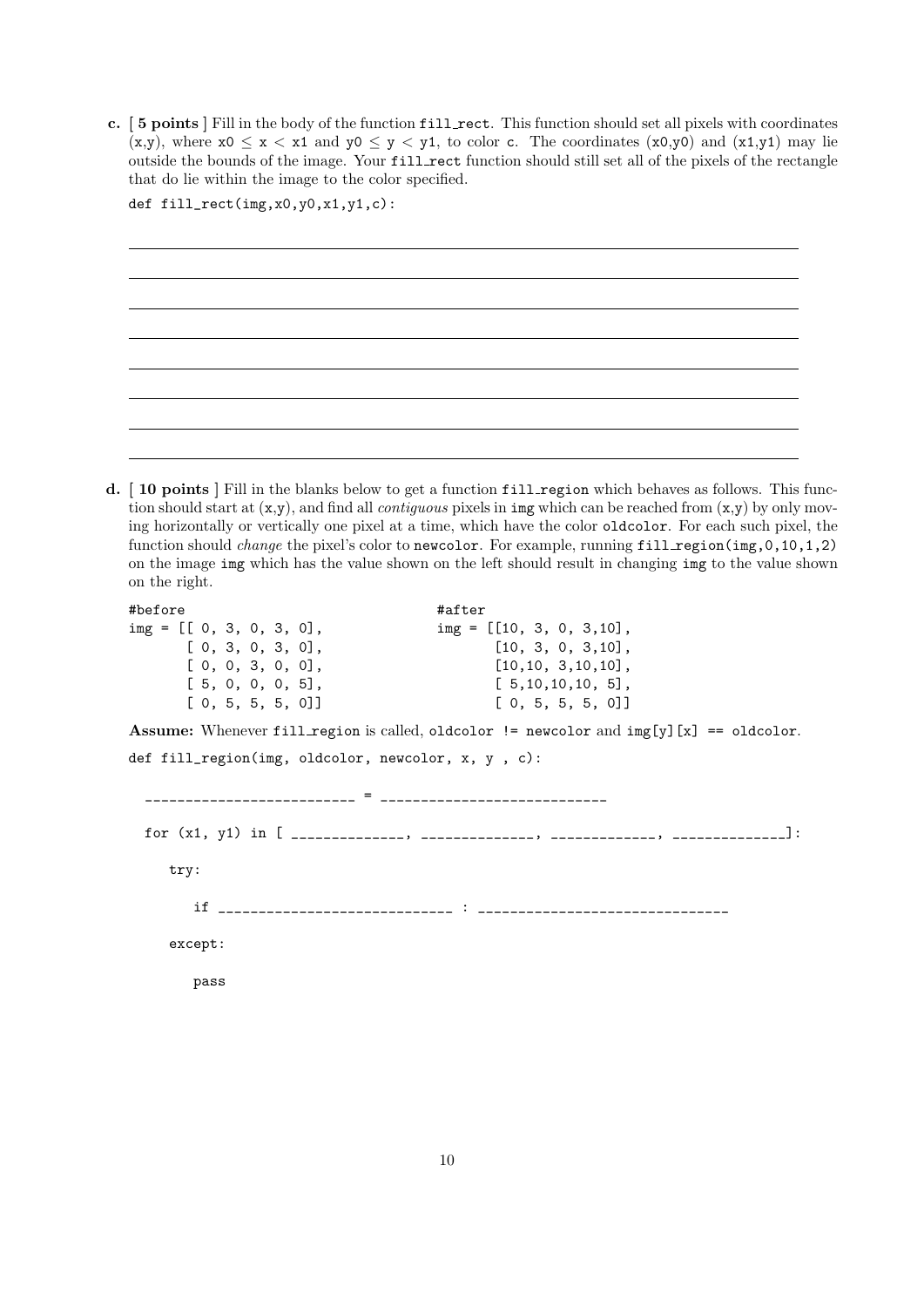5. [ 30 points ] In this problem, you will write a SAT solver using Prolog. In particular, given a boolean formula, you will write Prolog code to find all possible ways of making the formula true. We encode boolean formulas in Prolog as follows:

| kind of boolean formula | boolean formula                        | Prolog term                                                           |
|-------------------------|----------------------------------------|-----------------------------------------------------------------------|
| falsehood               | false                                  |                                                                       |
| truthness               | true                                   |                                                                       |
| Variable                | A                                      | var(A)                                                                |
| Negated Variable        | $\neg A$                               | not(var(A))                                                           |
| Conjunction             | $F1 \wedge F2 \wedge \ldots \wedge Fn$ | and $(F1, F2, \ldots, Fn])$                                           |
| Disjunction             |                                        | $F1 \vee F2 \vee \ldots \vee Fn \mid \text{or}([F1, F2, \ldots, Fn])$ |

We assume that negation always appears right next to a variable (one can always push the negation to the inside through conjunctions and disjunctions to reach this form).

Here are some example formulas and the corresponding Prolog term:

| boolean formula       | Prolog term                                                                                     |  |  |
|-----------------------|-------------------------------------------------------------------------------------------------|--|--|
| $A \wedge B \wedge C$ | and( $[var(A),var(B),var(C)]$ )                                                                 |  |  |
|                       | $(A \vee B) \wedge (\neg A \vee C)$ and ([ or ([var(A), var(B)]), or ([not(var(A)), var(C)]) ]) |  |  |

We encode a boolean variable being true or false by setting its value to 1 or 0, respectively.

Your first task will be to write a sat predicate that takes a formula as a parameter, and is true if the formula evaluates to true. Once you write this predicate, you should get the following behavior:

?- sat(or(  $[and([var(A),var(B)]), and([not(var(A)), not(var(B)))]$ )).

```
A = 1,
B = 1;
A = 0,B = 0;No
?- sat(or([var(A), not(var(A)))]).A = 1;A = 0;No
?- sat(or([var(A),var(B)])).
A = 1;B = 1;
No
```
Note that, as shown in the last example above  $(A \vee B)$ , your code for now does not need to generate all possible truth assignments that make the predicate true. We will worry about that later.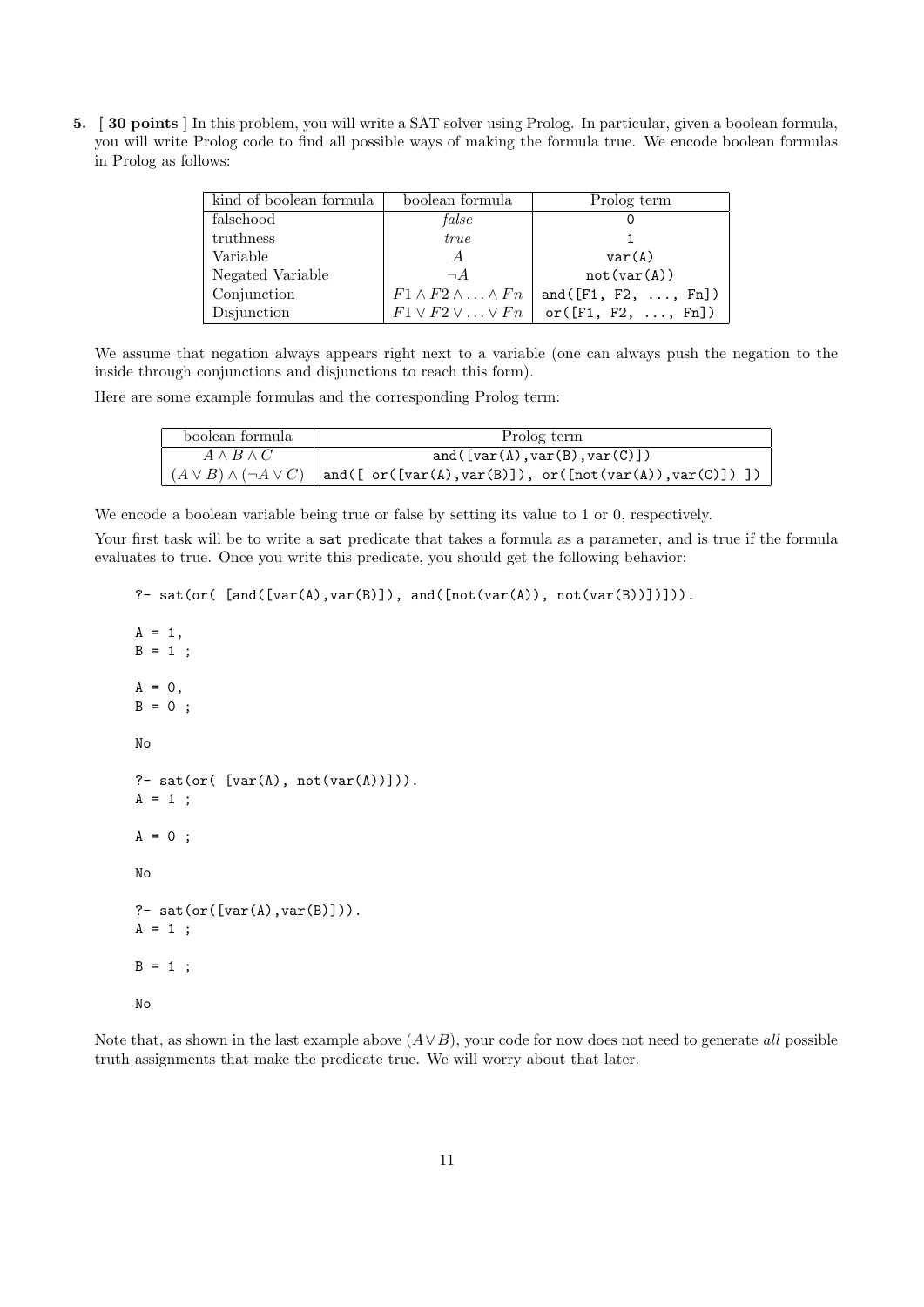a. [ 15 points ] Fill in the code below for the sat predicate:

```
sat(var(X)) :- X = 1.
sat(not(var(X))) : - X = 0.sat(and([])).
%% Fill in the other case(s) for ''and'' here:
sat(and([X | Tail])) :- _____________________
sat(or([])) :- fail.
%% Fill in the other case(s) for ''or'' here:
sat(or([X | Tail])) :- _____________________
sat(or([_ | Tail])) :- _____________________
```
b. [ 10 points ] Next, you will write a bools predicate that takes a list of Prolog variables, and iterates through all possible ways of assigning 0 and 1 to these variables. After you write this predicate, you should get the following behavior:

```
?- bools([A, B]).
A = 0,B = 0;A = 0,B = 1;
A = 1,
B = 0;
A = 1,
B = 1;
```

```
No
```
Fill in the bools predicate below:

```
bool(X) :- X = 0.
bool(X) :- X = 1.
bools([]).
bools([X | Tail]) :- ___________________________
```